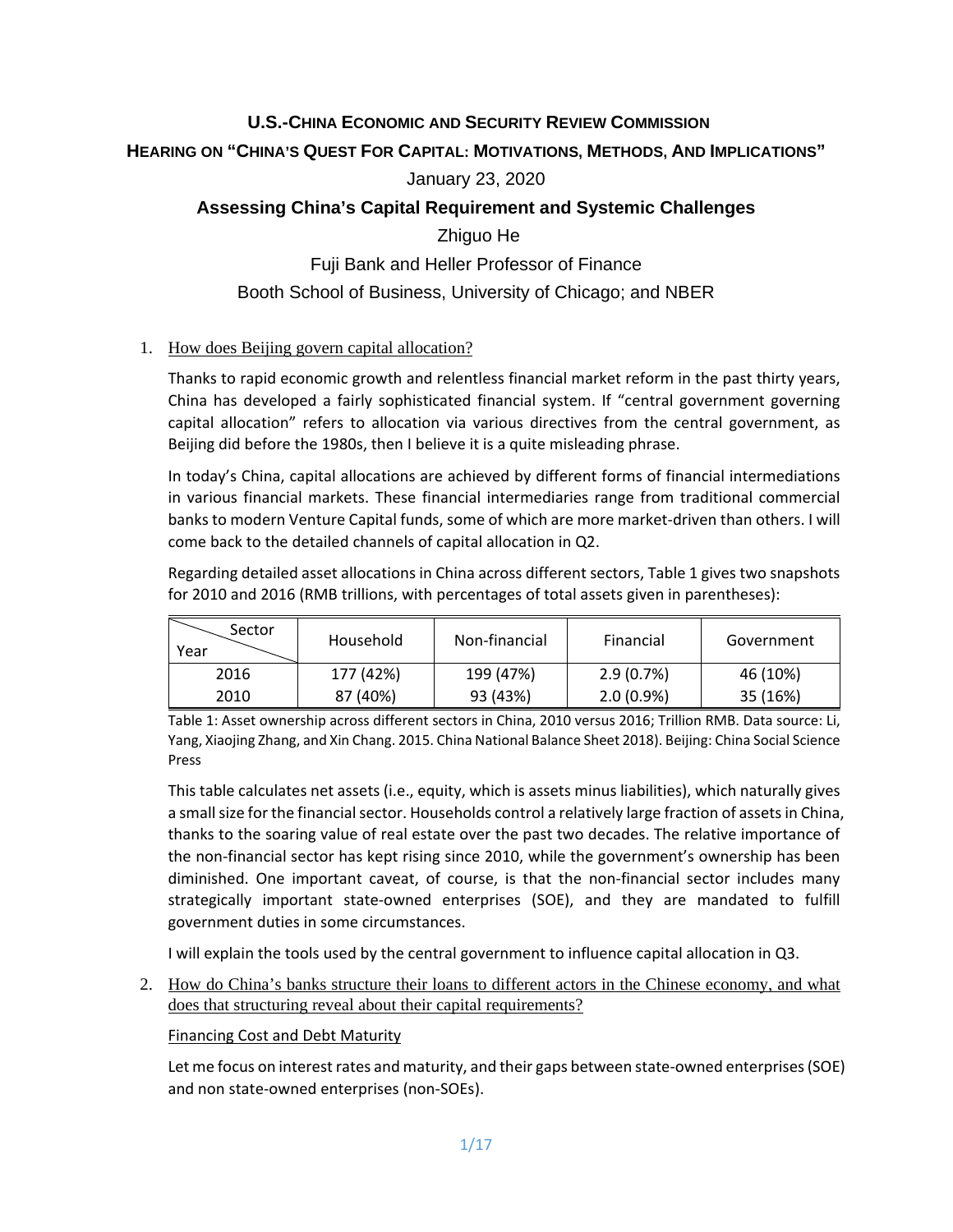The data on corporate bonds are publically available, with detailed interest rate and bond maturity information. My analysis of bank loans is based on financial data of listed companies in China. Since we lack a trustworthy dataset that reports actual interest rate data on bank loans, I estimate interest rate by taking the ratio between interest expense and average outstanding interest-bearing debt each year. And, some companies voluntarily disclose their loan maturity information in their annual reports, which allows me to calculate the bank loan maturity for SOE and non-SOE firms.

Figure 1 shows the result. The top two panels are for bank loans, with the left (right) panel depicting the interest rate (loan maturity) since 2009. We observe that SOE firms have lower interest rates than their non-SOE peers, with an average wedge of 43 bps (0.43%). Loan maturity– wise, the overall maturity is about 2-3 years, and there is no significant difference between these two groups of firms–except in 2011 and 2012 during which SOEs borrowed longer-term than non-SOEs. The bottom two panels in Figure 1 are for corporate bonds. Again the SOE firms are paying lower interest rates, by about 99 bps, and borrow slightly longer-term.

The interest rate wedge reflected in the sample of listed companies tendsto be downward biased, simply because only exceptional private companies are eligible to be listed. To address this potential bias, I further calculate the interest rate wedge based on the annual census of enterprises collected by the Chinese National Bureau of Statistics, which covers firms with sales over 5 million RMB (about 600,000 USD) in the manufacturing sector.<sup>[1](#page-1-0)</sup> Most firms in this sample are non-listed, and according to my calculations, SOEs paid about 200 bps(2%) less than non-SOEs during 2005–2013. There is no loan maturity information for this sample.

Broadly, there are two major mechanisms behind the significantly positive interest rate wedge between non-SOE and SOEs. It is crucial to clarify the relative importance of these two forces in different contexts.

i. The first force is directly related to policy guidance of certain industries and sectors. For instance, Beijing has issued various rounds of industry policies that favor certain sectors (e.g., new energy vehicles) deemed to be strategically important for domestic development as well as international competition. On the other hand, the real estate sector is often disfavored, as local governments occasionally raise the minimum down payment requirement for the second home-purchase to curb over-heated housing market. In today's China, since most of these policy supports are through explicit subsidies (reported in formal financial statements), these policies have only limited impact on the interest rate that banks charge on their loans.

Industrial policies form the backbone of China's economic growth, but will be distortive—at least in some dimensions—by their own nature. Before the 1990s, this was perhaps the only policy tool for Beijing to govern its capital allocation, and has been instrumental for China to develop its modern industrial sector. Recently, Beijing has realized the potential harm of industrial polices, and it is on the policy agenda to make them less distortive.

ii. The second force, which is an awkward by-product of how the market mechanism and (the belief of) government intervention interact, is more relevant in China. Banks, as well as other players including naïve retail investors and sophisticated fund managers, are way more willing

<span id="page-1-0"></span> $1$  Controlling for the industry makes the comparison across different ownership structures more informative, but the drawback of this dataset is the lower quality of financial information.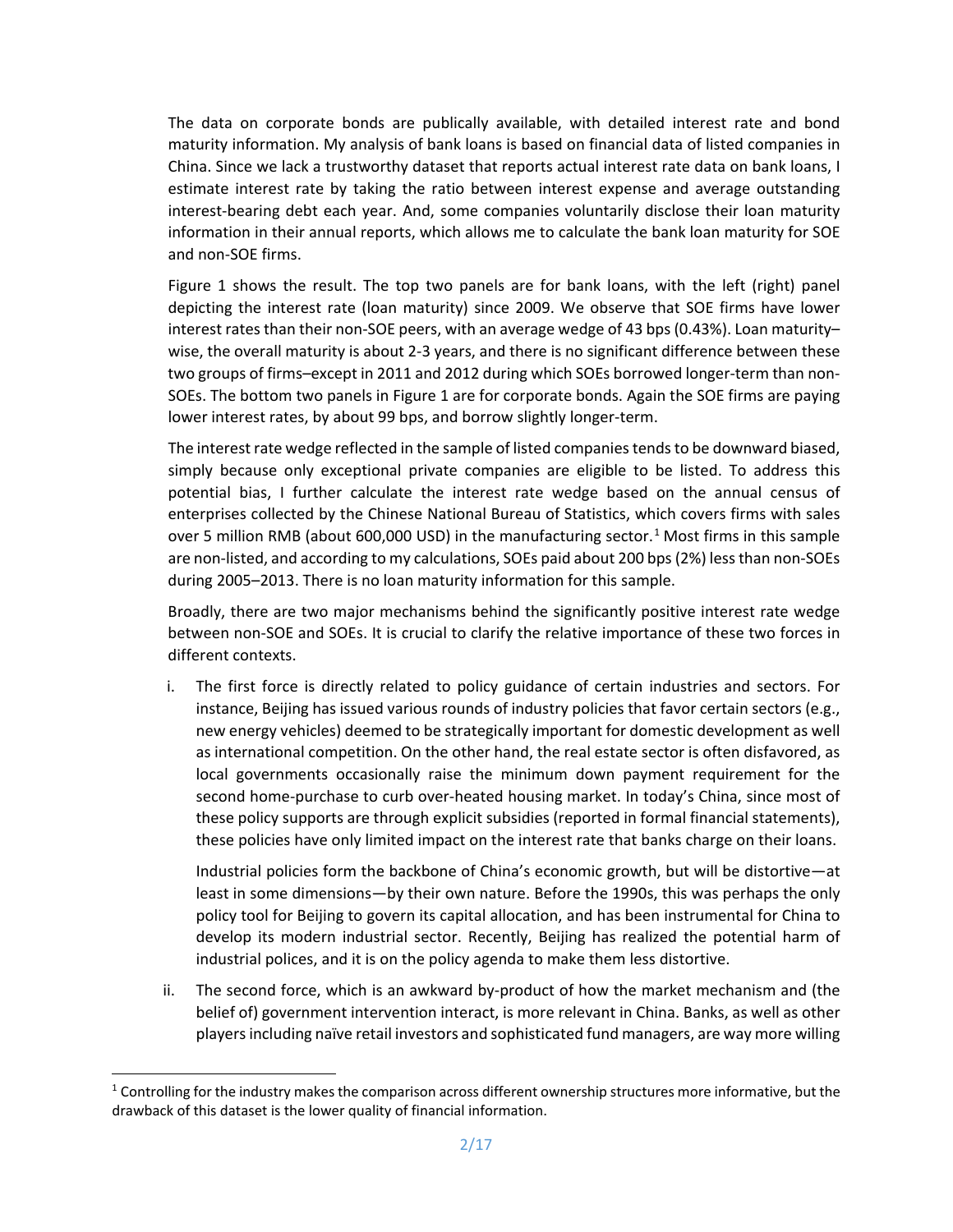to lend to firms who are less likely to default. This is driven by a standard profit-seeking motive, the very essence of a market mechanism. Relative to non-SOEs, SOEs are less likely to default on their debts, either because they are less sensitive to aggregate economic shocks (as they are in a more advantageous industry), or because the local/central government will step in after bad performance for social stability reasons (e.g., employment). The latter "bail-out" reflects the same spirit of "too big to fail" in the US banking industry, just with a way larger scale in China.

Going forward, policymakers in Beijing will likely continue the industry policies mentioned in i), although in my opinion the subsidy scheme could be improved with more transparency and fairness. In contrast, policymakers in Beijing have been trying relentlessly to address the issue mentioned in ii), as China's future growth engine will likely come from private businesses. The tension reflected in ii) is deeply rooted in the intricate interaction between market and government, a topic that has recently drawn heated debate even among the western world. As a result, there is no silver bullet for China to solve this extremely challenging problem, especially given Beijing's stand on the role of government in its economic reform. A related discussion can be found in Q3.

#### New LPR Reform in August 2019

So far we have focused on the wedge of financing cost between SOEs and non-SOEs. An equally important issue that sits on Beijing's policy agenda concerns how to lower the financial cost of its real economy. And, because SOEs have been enjoying the preferential treatment due to reasons mentioned above, any reform that can successfully lower the real sector's financial cost will predominantly benefit the non-SOE firms.

The most recent new Loan Prime Rate (LPR) reform, implemented by People's Bank of China (PBOC, the central bank in China) is aimed to achieve this goal, with a potentially far-reaching impact on China's banking system in the next decade. The background of this reform is the PBOC's ambition to establish an effective monetary policy transmission mechanism, which has a profound effect on its agenda of interest rate liberalization, and ultimately, the modernization of the Chinese capital market.

Loan prime rates (LPR), widely used as an indicator of the borrowing cost of the real economy, are the interest rates that banks charge their most creditworthy customers. Before August 2019, Chinese banks set their interest rates based on the so-called "benchmark lending rate," which plays a similar role as loan prime rates in the United States.

The benchmark lending rate aggregates the quotations of the 10 largest commercial banks. The quotations are at the level of interest rate, and collected daily. Many influential academics and policymakers in China believe that these large commercial banks are colluding for better profits. As shown in Figure 2, the PBOC policy rate—medium-term lending facility (MLF), which is [a](https://www.cnbc.com/2018/08/06/china-monetary-policy-how-pboc-controls-money-supply-interest-rate.html)  [funding facility that the PBOC extends to commercial lenders—](https://www.cnbc.com/2018/08/06/china-monetary-policy-how-pboc-controls-money-supply-interest-rate.html)was cut by 50 bps at the beginning of 2016, but the benchmark lending rate has remained constant since 2016

Beijing, which has been fighting against economic slowdown for several years, was deeply concerned about the clogged transmission of monetary policies. On August 2019, the PBOC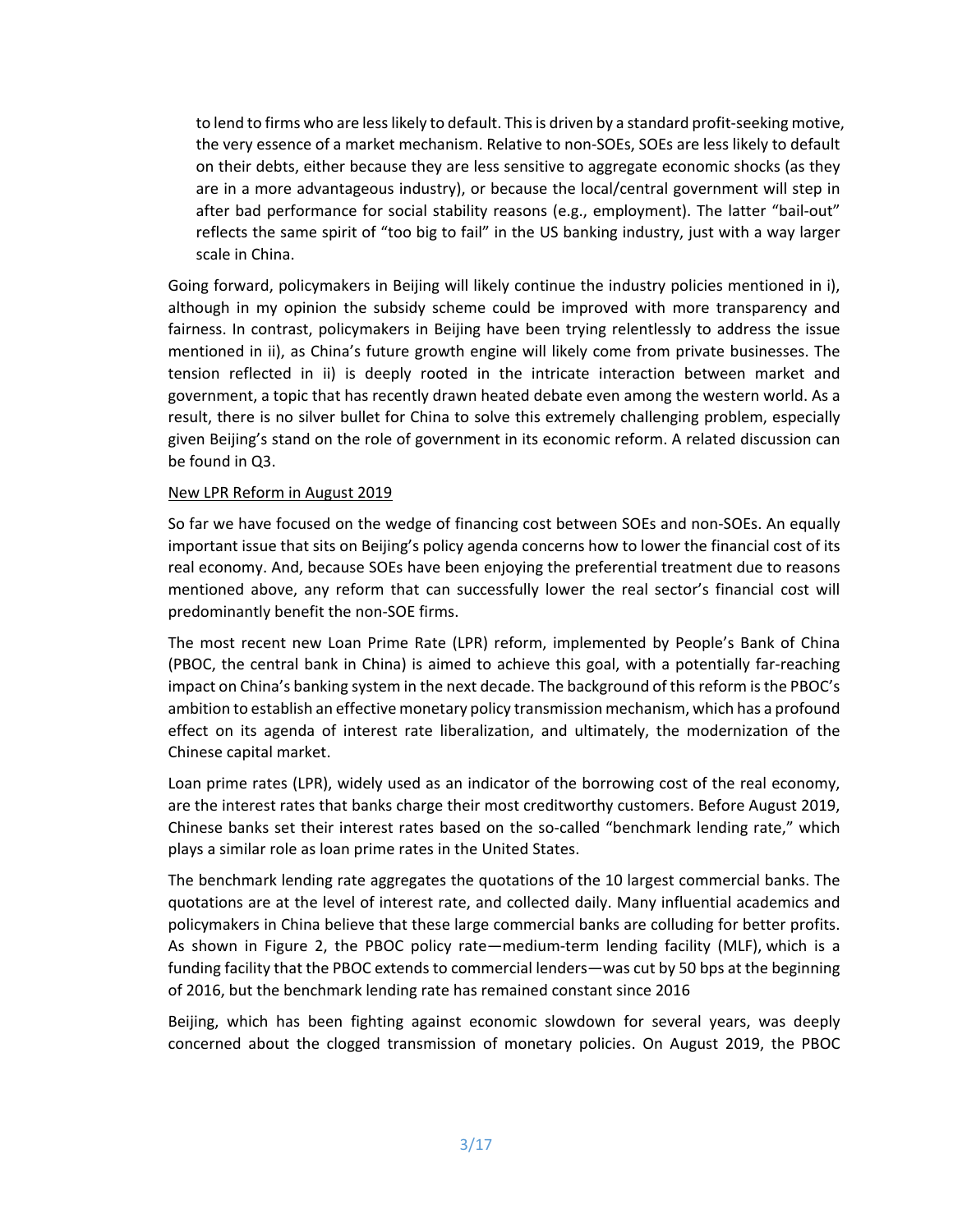announced that it would replace the benchmark lending rate with the new LPR.<sup>[2](#page-3-0)</sup> Under the new regime, gradually LPR will be used as a benchmark to price new loans and existing floating rate loans (both industrial and home mortgage loans). I highlight several points regarding this reform:

- i. Increasing the number of participating financial institutions that submit LPR quotations, from 10 to 18 entities. The additional 8 entities include smaller rural commercial banks, foreign commercial banks—Standard Chartered Bank (China) and Citibank (China), and nascent fintech-based lenders—WeBank (Tecent group) and MyBank (Alibaba group).
- ii. Setting the loan prime rate on the 20th of every month, instead of daily. Presumably, less frequent quotation makes the quotation quality higher.
- iii. Asking the participating banks to submit their quotations of the LPR rate in terms of itsspread over the policy rate MLF, as opposed to the LPR itself.

To me, the most interesting reform is iii). As explained, the leading explanation for the sticky benchmark lending rate is collusion among participating banks. Beijing could take the non-market route to use its authority to investigate collusion, but it is difficult to identify "collusive behaviors" (n.b., the same problem exists in western financial market).

Instead, Beijing just changed the quotation from the loan rate itself to its spread over the MLF policy rate. This way, even if participating banks collude so that quoted spreads barely move, the loan rate—which is the policy rate MLF plus the average of quoted spreads—will go in tandem with the MLF policy rate. When the PBOC decides to cut the policy rate, this mechanism could help transmit its loosened monetary policy to the real sector in an effective way. The data from the past four months shown in Figure 2 seems to suggest that this reform indeed works to a large extent.

3. How do the central government's capital allocation practices impact different actors (e.g. banks, local governments, corporates) and their respective abilities to meet their financial needs?

Aggregate Financing to the Real Economy: Financing Channels in China

Released by PBOC since 2011, the Aggregate Financing to the Real Economy, which is also referred to as "Total Social Financing" in some other contexts, asks how China finances its real economic activities in a given period of time. As one of the most important economic statistics in China, the Aggregate Financing to the Real Economy offers a detailed breakdown of various financing forms, which is extremely informative about what drives economic growth in China. As a result, it has increasingly drawn attention from almost all market participants for gauging the near-term direction of domestic economic growth as well as any potential policy shifts from Beijing.

Figure 3 depicts the annual increment of the Aggregate Financing to the Real Economy starting in 2006, along with the real GDP growth in mainland China. The financing channels, in (reverse) order of "market-based rules," are:

i. Bank loans, an indirect finance channel, are still the dominant financing channel for China's economy. The big-four state-owned banks have experienced a steady retreat since

<span id="page-3-0"></span> $2$  The Loan Prime Rate was initially introduced in October 2013 in China. So the August 2019 new LPR reform is also being reported as a revamp of the old LPR scheme.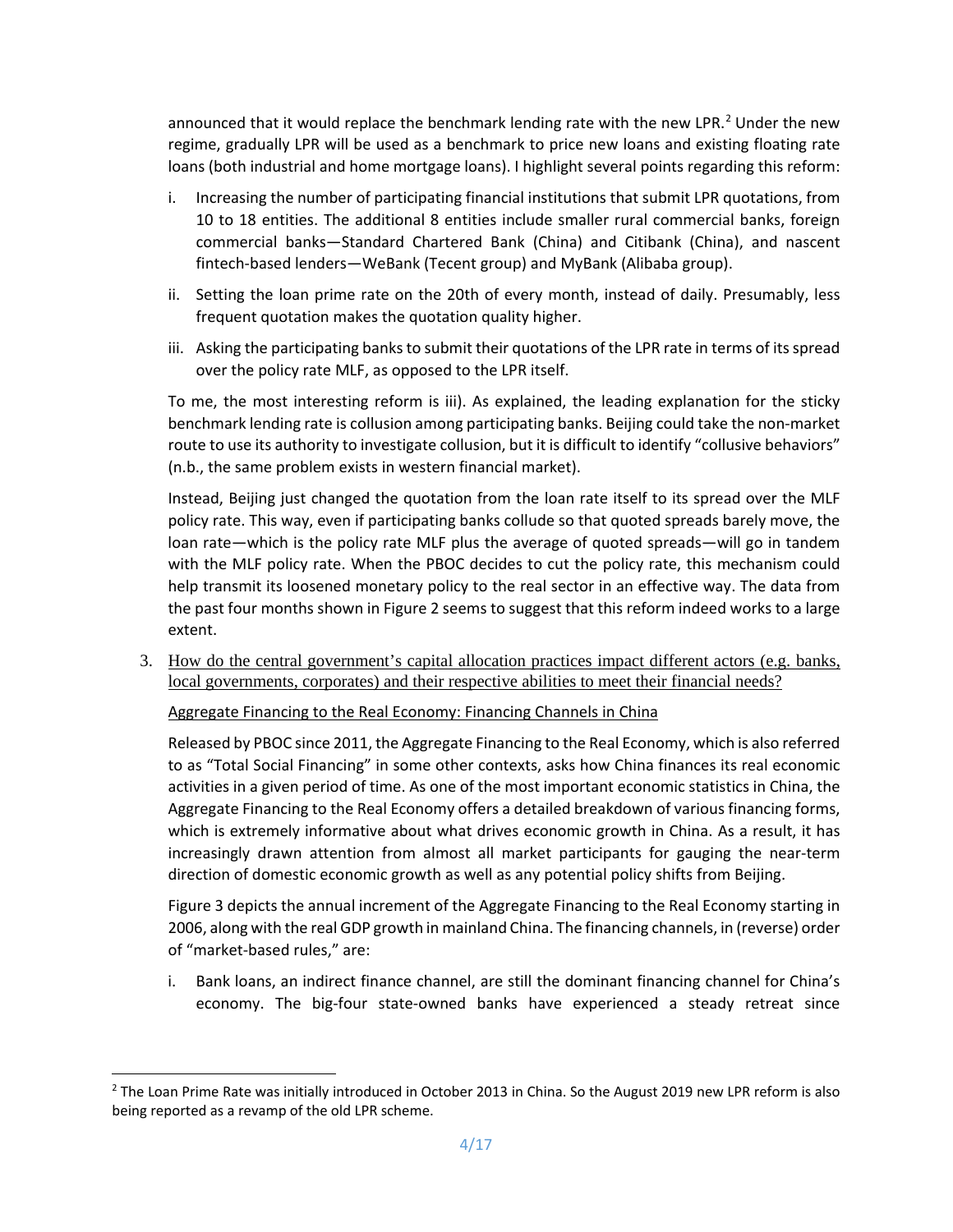restructuring in the early 2000s,<sup>[3](#page-4-0)</sup> and their total assets as a fraction of the banking sector dropped from 64% in 2002 to 35% in 2018. As I will mention later, regional and smaller (though, still state-owned) commercial banks have made a significant contribution to the recent growth of the Chinese economy.

- ii. Corporate bonds, as a new form of direct financing instruments in China, have become increasingly important in the past decade. Most of them are issued and traded on China's socalled interbank market, a market that will be discussed in more detail in Q4. Admittedly, corporate bonds are still tightly linked to the banking system, but over time more and more non-bank financial institutions have participated in this market. The recent surge of corporate defaults, which breaks the "implicit guarantee," is a path-breaking step toward establishing a well-functioning risk-based pricing mechanism in China's corporate bond market.
- iii. Shadow banking is crucial to understanding China's financial market development in the past decade.[4](#page-4-1) It not only helps the financing of small and medium enterprises, but also aggressively engages in various regulatory arbitrage practices that channel funds toward real estate and local government financing vehicles (to be explained later). However, shadow banking activities slowed down in a dramatic way following regulatory tightening since mid-2017, and even shrank significantly recently; in Figure 3, shadow banking (indicated by the darkest shade) has a negative increment in 2018.
- iv. Although the Chinese stock (equity) market has received widespread attention perhaps due to its notoriously high volatility, it played an almost negligible role in terms of capital allocation (about 2% of the Aggregate Financing in 2018). Facing mounting criticism for heavy reliance on debt, top policymakers in Beijing fully understood that equity financing is better for bringing about economic stability, structural balance, and even wealth equality in the longrun. However, with numerous scandals and hence a tarnished reputation, the Chinese stock market is far from a preferable savings vehicle for typical households in China.

In the past few years, the Chinese stock market has undergone a series of reforms that aim to revert this trend. Among them, the creation of the STAR market (based on a marketoriented registration system) on the Shanghai Stock Exchange in June 2019 could be a milestone event, and revamp of the securities law in early 2020 will give regulators more teeth.

v. Another important financing channel, which is rather small in terms of magnitude, is venture capital and private placement funds. Not surprisingly, since these funds invest in promising high-tech industries, they represent perhaps the most vibrant market in China. I expect an accelerated growth of this market going forward, as the STAR market mentioned in iv) provides an organic exit channel for venture capital funds.

Detailed Funding Sources

<span id="page-4-0"></span><sup>&</sup>lt;sup>3</sup> The big-four state-owned banks are Agriculture Bank of China, Bank of China, China Construction Bank, and Industrial and Commercial Bank of China.

<span id="page-4-1"></span><sup>4</sup> Shadow banking includes Trust loans, entrusted loans, and undiscounted banker's acceptance. Because of severe doubt-counting issues, wealth management products are never a part of the Aggregate Financing to the Real Economy (which is the correct treatment).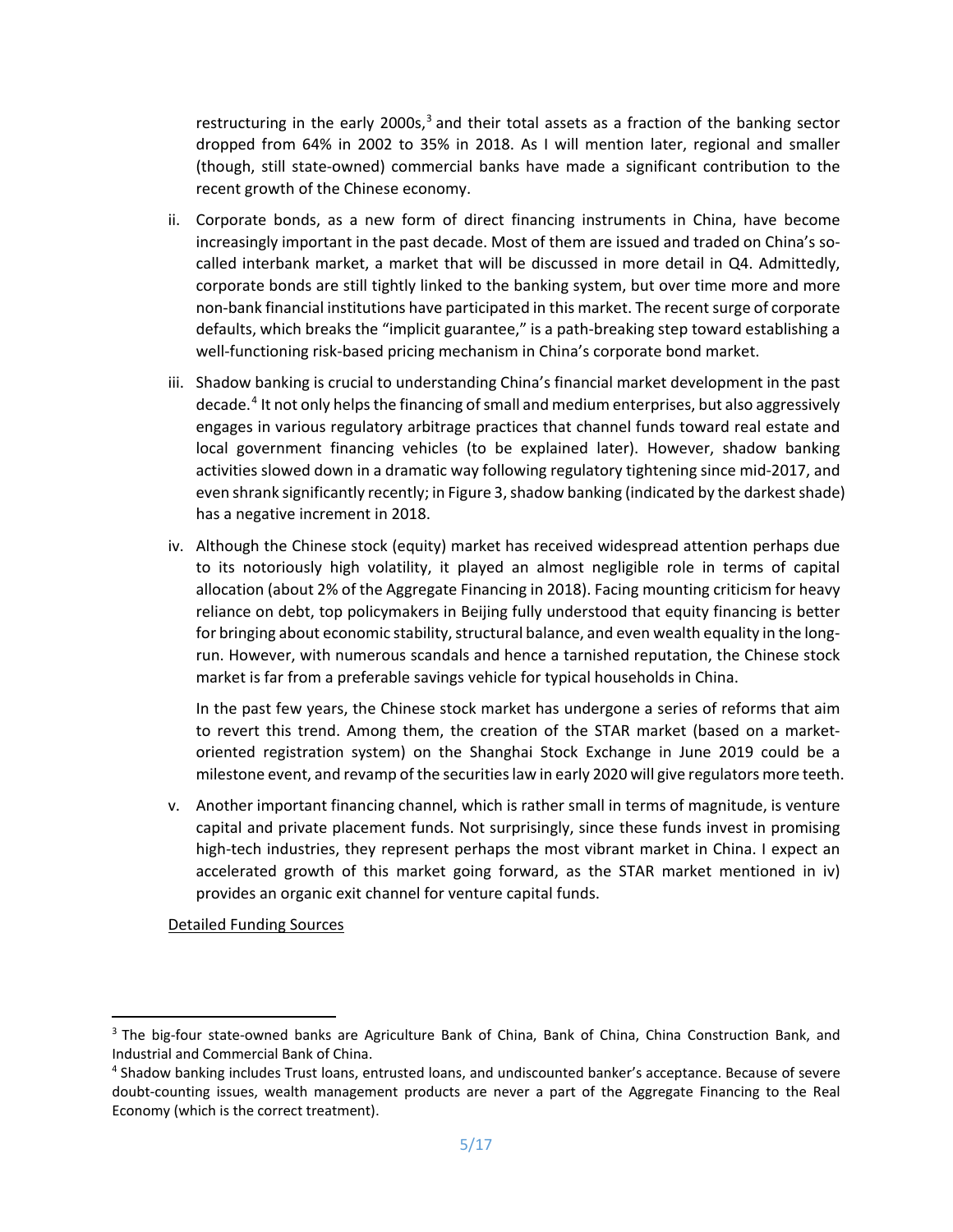Today, each distinct actor can seek financing in China's multi-faceted markets by choosing one that fits—of course, subject to various regulatory restrictions and some broad policy guidance. To answer Q3 more directly,

- i. Banks, especially large ones, are mainly funded by deposits (held by households). Some smaller and regional banks, especially those small joint-stock commercial banks and city commercial banks, fund themselves by selling a kind of short-term corporate bond in the interbank market. These short-term corporate bonds are purchased by other larger commercial banks or money market funds (see more details in Q4). In this way, large commercial banks and money market funds are funding these small regional banks.
- ii. Local governments started selling "municipal bonds" in the interbank market; banks have been the major buyers of these bonds. Before 2015, local governments financed themselves by either bank loans or corporate bonds (so-called "municipal corporate bonds" or Chengtou bonds, which are different from "municipal bonds" after 2015), but via so-called local government financing vehicles (LGFVs). Municipal corporate bonds continued to exist even after 2015, and their major buyers are wealth management products or non-financial institutions like mutual funds or insurance companies.
- iii. Corporations in China have lots of options. Listed companies can either do seasoned equity offerings in the stock market (subject to fairly strict eligibility criteria), or issue corporate bonds. Non-listed companies can issue corporate bonds.
- iv. For households, their major borrowing needs are housing mortgage loans. Beijing has been imposing strong influence on the mortgage market, given the critical role of housing assets in China's capital market. The younger generation of households also has high demand for consumption loans, which are typically met by credit cards or the rising tech-driven consumer finance industry in recent years.
- v. Let me add that Asset-Backed Securities (ABS), as a form of corporate bonds, have experienced dramatic growth in recent years thanks to the fast-growing fin-tech industry. The biggest seller in the ABS market is Ant Financial, which funds its consumer-credit loans and small-business loans by selling ABS to various institutional and retail investors.

## Beijing's Policy Tools for Influencing Capital Allocation

Equipped with a multi-faceted financial market, a variety of financial intermediaries, and a fast growing list of financial products, the central government in China has a rich set of policy tools to affect the working of China's financial market, and consequently, to influence capital allocation. These policy tools include explicit subsidies to certain industries as mentioned in Q2, and in this section I will focus on the role of the market in Beijing's policy interventions today.

Let me illustrate this point using an event study on recent policies that favor private enterprises. Deleveraging and tightened shadow-banking regulations starting in 2016/17 struck a significant blow to the Chinese economy. The negative shock was especially damaging for private enterprises, for reasons that I have mentioned in Q2. To counter this, starting in mid-2018 the central government has pushed the following reforms:

i. The new LPR reform mentioned in Q2.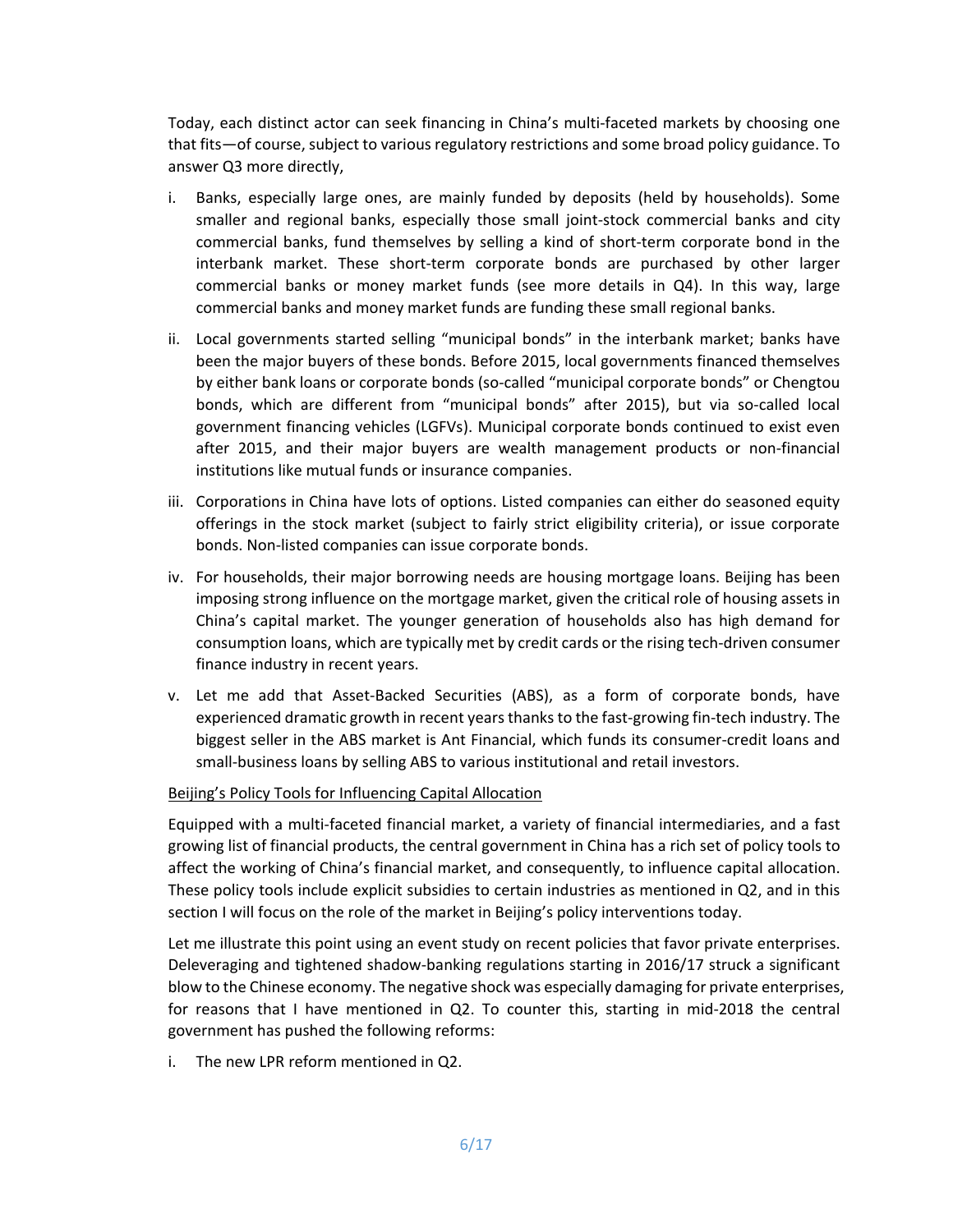- ii. From the angle of direct financing, Beijing asked regulators in the stock market (equity) and the interbank market (corporate bonds) to lower the entry barrier for private firms. Indirect financing–wise, large state-owned banks have, anecdotally, been encouraged to lend more aggressively to private enterprises—though, it is directly against their profit maximization objective. I therefore believe the policy push will be more effective on the side of direct financing (i.e, lowering the issuance barrier).
- iii. In 2018, the sharp drop in the Chinese stock markets drove many private firms' stock-pledge loans underwater, and it could have been devastating if the fire-sale of pledged stocks had adversely affected the banking sector. Together with local governments, Beijing has set up a series of bail-out funds for listed private firms. Most of these bail-out funds had detailed exit plans, so to a large extent they mitigated the widely held concern that "the state advances and the private sector retreats."
- iv. On the corporate bond side, even if the interbank market were to lower the entry barrier for private firms, they often face difficulty in selling their bonds, especially given the surging defaults of private firms nowadays. To address this issue, the central and local governments set up some "credit-enhancing" funds only to help private firms sell their corporate bonds. Thanks to the credit-enhancing products—in the same spirit of Credit Default Swaps contracts—that are already available in the market, the "credit-enhancing" funds just sell these financial products to bond investors.<sup>[5](#page-6-0)</sup> For a similar policy intervention by PBOC in helping a troubled regional bank, see Q4.
- v. Progressively, Beijing is destined to allow more private players to enter upper-stream industries, say energy, electricity, railways, telecommunications, and gas. Compared to the financial market interventions mentioned above, this seems to be a much "deeper" economic reform, potentially with profound impact on China's long-term growth.
- 4. What does the recent spate of regional bank bailouts in the Chinese economy (e.g., Baoshang Bank, Bank of Jinzhou, Hengfeng Bank) reveal about the way capital is raised in China? How do the systemic risks unearthed by these bailouts impact the ability of banks to raise capital moving forward?

Since China established its two stock exchanges in the early 1990s, the growth speed of the Chinese financial market has been second to none in the world. Since 2010, the financing demand unleashed in almost all sectors propelled an accelerated—and even rampant—growth of financial innovations, at a pace with which regulators cannot keep up.

For me, the running theme of China's financial market development in the past decade has been "underdeveloped financial markets with overdeveloped financial products." Here, "financial markets" refers to price discovery mechanisms, prompt regulations, legal standard and enforcement, complete and transparent trading rules, and many other institutional infrastructures that integrate all different market participants together.

This fundamental tension will certainly cause unbalanced growth somewhere, which, unfortunately, will burst sometimes. This is exactly what we are seeing with the recent turmoil in the Negotiable Certificate of Deposit (NCD) market and the three troubled regional banks in the

<span id="page-6-0"></span> <sup>5</sup> Of course, these "credit-enhancing" funds charge a price significantly below the hypothetical market price (oftentimes, without charging any price). But this is a standard international practice.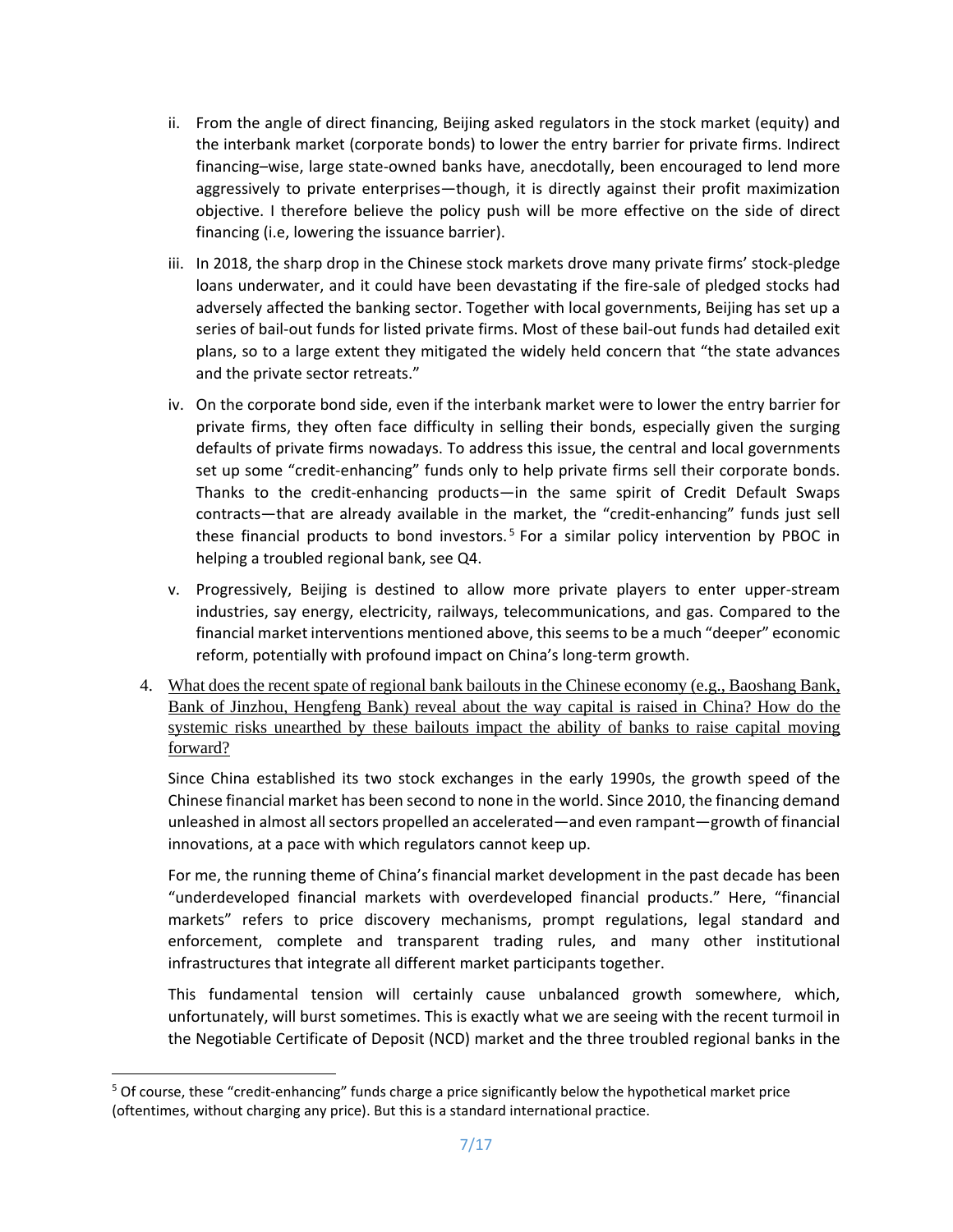summer of 2019. The underlying economic mechanism is almost identical to the wholesale funding turmoil preceding Lehman's collapse in the 2007/08 global financial crisis, and Beijing has learned a great lesson from this.

## The NCD Market

As a money market instrument commonly used in the US market, an NCD is a certificate of fixedterm deposit issued by depository institutions in China's interbank market. As its investors are other banks or non-bank financial institutions, the NCD plays a role of wholesale funding together with liquidity management for financial institutions in China. The left panel in Figure 4 shows that the NCD market grew rapidly since its inception in December 2013. Its outstanding balance reached 9.8 trillion RMB at the end of 2018, thanks to its high credit quality (guaranteed by issuing banks), excellent secondary market liquidity, and reasonable premium over the risk-free benchmark offered by government bonds.

Typical issuers of NCDs are small joint-stock commercial banks (Hengfeng Bank) and city commercial banks (both Baoshang Bank and Bank of Jinzhou), while buyers of NCDs are large state-owned banks (e.g., the Big-Four) or their wealth management products, as large stateowned banks enjoy cheap funding sources either from retail deposits or various central bank facilities. Rural commercial banks, money market funds, and mutual funds (broadly defined to include asset management plans funded by wealth management products) have also been investing in NCDs for favorable returns.

## The Baoshang Event and Restructuring of Bank of Jinzhou and Hengfeng Bank

On May 24, 2019, the PBOC and the CBIRC announced to take over Baoshang due to "severe credit risk." All retail depositors—and corporate deposits up to 50 million RMB—were guaranteed, thanks to the deposit insurance established in 2015. For interbank debts, which included NCD, creditors could have lost up to 30% of their principals.

The market was shocked by the radical action of the regulators. The NCD market was almost frozen for at least one week, contributing to the sharp drop of total NCD issuances in 2019 (the right panel in Figure 4). The PBOC then rolled out some other lending facilities which helped calm the NCD market, but market participants started to shun away from troubled city commercial banks, among them Bank of Jinzhou and Hengfeng Bank. (Many economists, including me, believe it is a great move for Beijing to awaken the NCD market to its risks.)

Bank of Jinzhou and Hengfeng Bank are typical regional small business lenders in China. They suffer serious corporate governance issues (i.e., controlling shareholders use of their banks as ATM machines to fund unprofitable pet projects related to themselves). Without the Baoshang event, likely these two banks could have continued to operate for a while. But now investors, seeing the potential risk, refused to buy their NCD. This triggered the rollover risk, greatly amplifying the initial fundamental risk. Because the interbank market is closely connected, a potential systemic risk could have emerged. Beijing at this point decided to bail out and restructure these two banks, by introducing various new strategic investors with fresh capital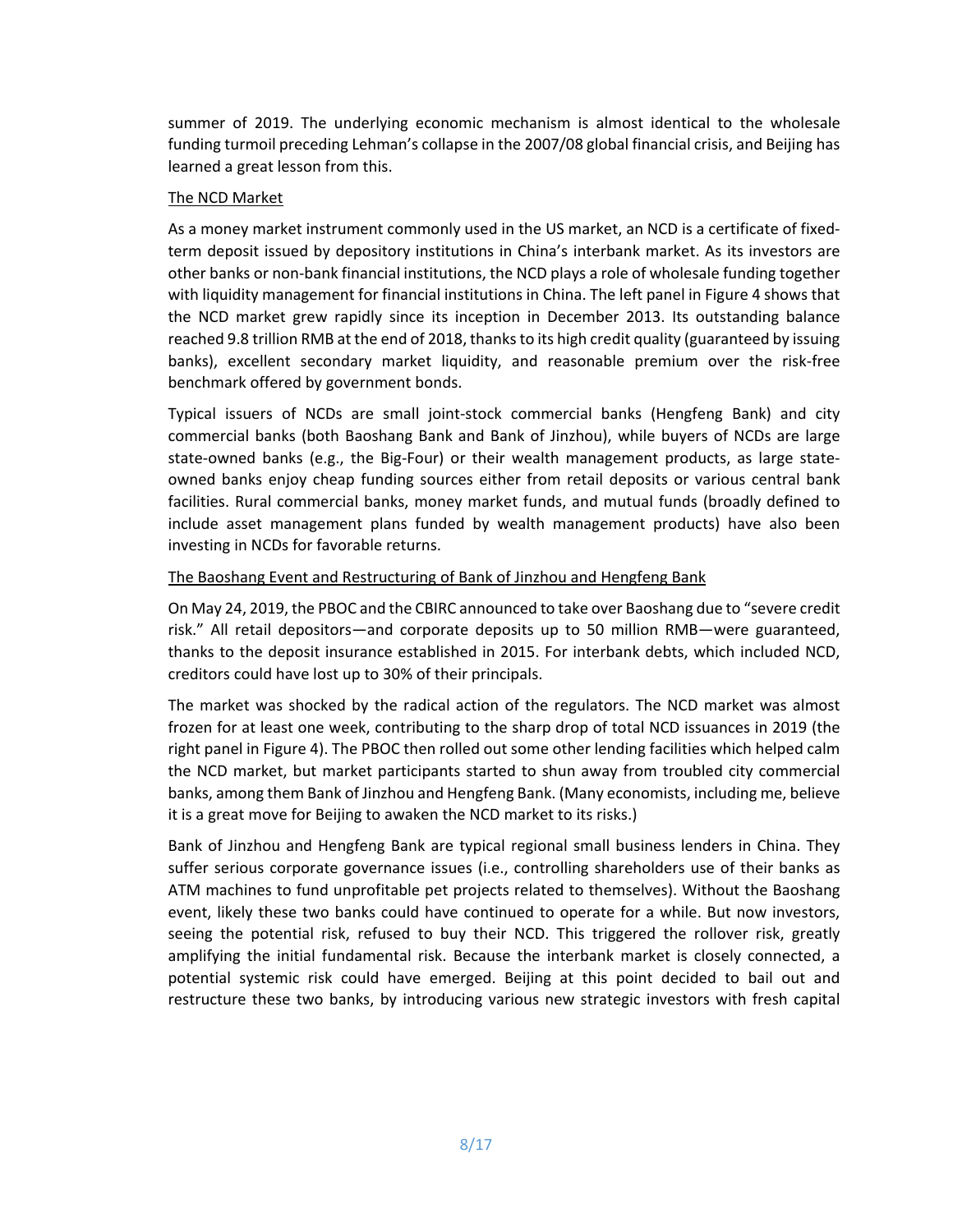(other large banks, government related entities, and even foreign holding companies).<sup>[6](#page-8-0)</sup> Again, I think it is the right move.

### NCD Market Going Forward

To answer this question, let me first mention one particular thing that PBOC has done during this turmoil. In helping Bank of Jinzhou to issue its NCD, the PBOC provided an explicit guarantee—by selling Credit Risk Mitigation Warrants(CRMW), which are similar to Credit Default Swaps (CDS) on June 10, 2019. This is the only case so far in which the central bank to step in the NCD market acting as the lender of last resort for troubled regional banks, although in January 2020 another smaller lender (Shanghai Huarui Bank) was reported to have failed in an attempt to seek help from PBOC.

Through these decisions, the PBOC told the market that it reserves full discretion on the timing as well as the place to intervene. It signaled to the market that it has the ability to stop the vicious liquidity cycle when it is necessary. Any responsible central bank faces a tough balance between maintaining market discipline and curtailing systemic risk, and the PBOC is no exception.

The turmoil in the NCD market emerged together with the recent surge of corporate bond defaults in China. This is not coincidence; financial markets merely reflect the slowdown of the Chinese economy as well as the unfavorable international environment. These default incidences naturally triggered a demand from market participants to hedge the credit risk, and going forward I expect a fast growing credit risk market (with products like CDS or CRMW) in China's corporate bond market.

The systemic risks unearthed by these bailouts are unlikely to change the funding model of China's financial institutions. Without any political regime shift, international experience tells us that market-based financial market development/reform is a one-way street. Led by the PBOC, one of the most market-driven government agencies in China, the interbank market today hosts a variety of financial institutions thanks to its sophisticated multi-layer structure. In many ways, China's interbank market resembles many modern interbank markets in developed countries, though there is still a long way to go to establish some genuine "price mechanisms" like those of its international peers.

More broadly, I believe that Beijing's recent effort to streamline and tighten regulations in the ever-complicated Chinese financial market is well justified. The recent surge in corporate bond defaults is a great opportunity for the Chinese financial market. Yes, it is painful in the short-run; but a transparent regulatory environment is paramount for building a healthy and sophisticated financial market in a modern financial system where market participants fully understand the risks and the consequences of their own decisions, including issuance, underwriting, trading, and investment.

5. In what ways does the structural imbalance in the fiscal transfer relationship between central and local governments inform local governments' capital raising needs?

<span id="page-8-0"></span><sup>&</sup>lt;sup>6</sup> Why let Baoshang fail but bail out the other two during China's NCD market turmoil in 2019? The logic seems to be similar to the US experience of letting Lehman fail but bailing out AIG during the 2008 financial crisis. Size-wise, Baoshang is smaller (with an asset of 0.4 billion RMB in 2017) while Jinzhou and Hengfeng are bigger (0.8 billion RMB and 1.3 billion RMB, respectively). Another relevant factor is that Baoshang's effective controlling shareholder was Tomorrow Holding Group, a conglomerate that is currently under graft investigation.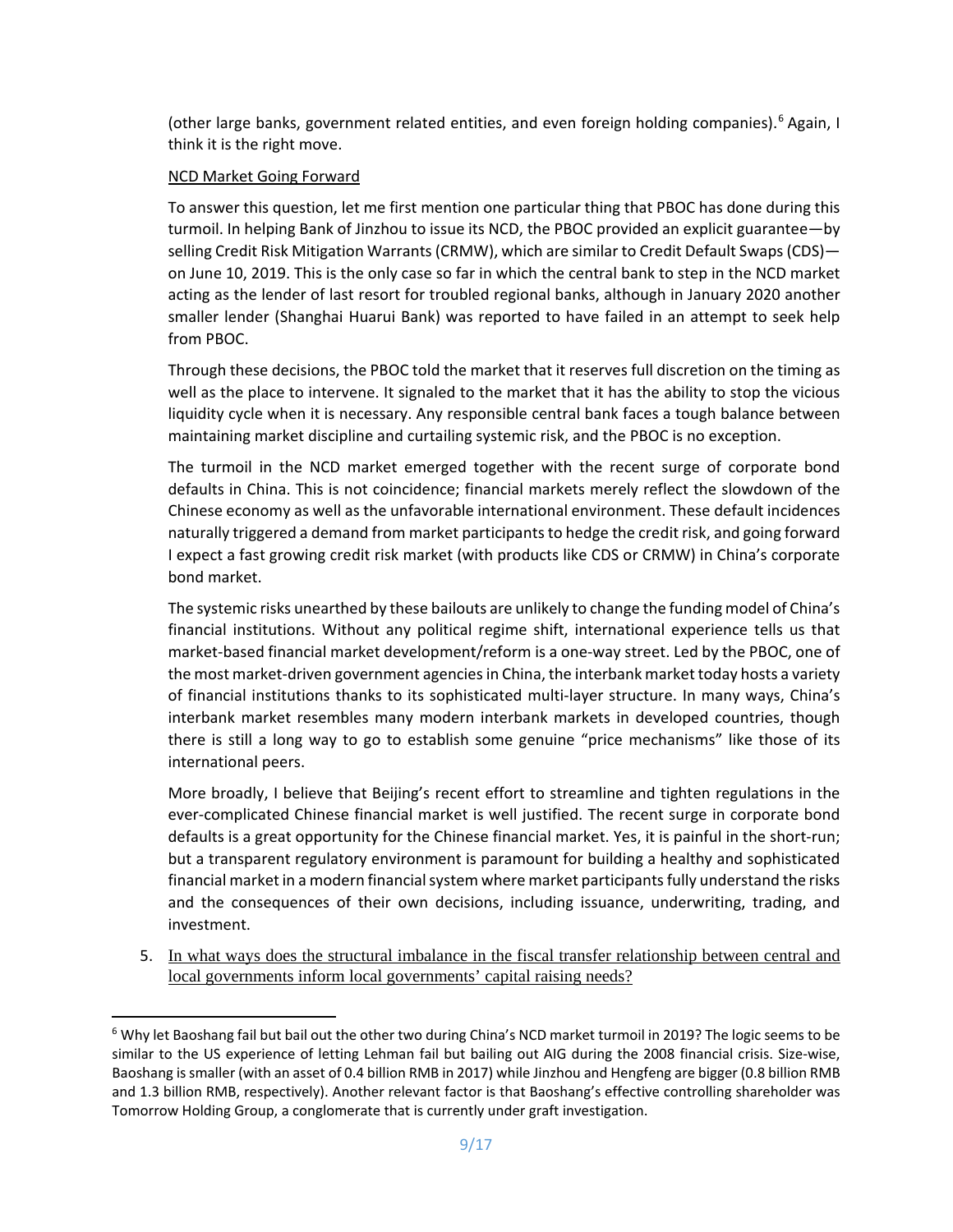#### 1994 Tax Reform

The 1994 tax reform underlies the structural imbalance in the fiscal transfer relationship between central and local governments. In essence, the 1994 tax reform ensures the central government directly controlled half or more of those revenues, hoping stronger central oversight would help increase overall tax revenue. As an example, for the most important tax, value-added tax (VAT), the central government got 75% while the local got 25%. As importantly, the 1994 tax reform also banned local governments from borrowing (as explained later, this restriction was lifted in the 2014 tax reform).

The 1994 tax reform left local governments with significant operating deficits, as localities were assigned a minority of revenues but still a majority of expenditures. Here, expenditures include all sorts of public goods offerings (e.g., education and infrastructure). The left panel in Figure 5 showslocal government revenue and expenditure as a fraction of the corresponding national level, starting in 1980. The noticeable structural break occurred in 1994; since then, local governments have always spent more than their revenues, and have run up even greater deficits in recent years. In principle, localities could balance their budgets by receiving transfers from Beijing. However, the transfer system worked poorly in practice, and localities felt immense pressure to raise extra revenues to cover the shortfalls.

Localities then turned to land. To get around the formal prohibition on local government borrowing, cities usually transferred land assets into special-purpose companies, so-called "local government financing vehicles" (LGFVs). Using the land as collateral, these local SOEs borrowed from banks and later repaid loans by selling the land, thanks to the housing reform and the skyrocketing land values that resulted during the early 2000s.

#### The 2009 Stimulus Plan and the 2014 Tax Reform

The fiscal imbalance between central and local governments and the unique land-based financing model were pushed to the center stage when Beijing rolled out its 2009 four-trillion RMB stimulus package in response to the 2007/08 global financial crisis. LGFVs borrowed aggressively from not only traditional banks but also shadow banking, especially after the credit tightening in mid-2010. Since then, the steadily rising local government debt has been increasingly alarming, and hence closely monitored by top policymakers in Beijing.

The tax reform in 2014 was Beijing's major initiative to tackle the local government debt problem. I highlight four points below, with my own assessment of each reform effort.

- i. LGFVs are banned from new borrowing. (Though, this policy faced fierce resistance from localities, and as a result was never seriously implemented. In fact, LGFVs' borrowing has continued to grow in the past five years.)
- ii. Introducing municipal bonds, including the general bonds and special-purpose bonds. These bonds are structured to replace banks loans, which were the major financing instrument of local governments since the 1994 tax reform. (See more detailed explanation in Q6.)
- iii. Returning some responsibility (e.g., education, healthcare, and some social welfare programs) back to the central government. (This has been implemented.)
- iv. Improving the accountability of local governments by establishing a better and more transparent reporting system. (Mixed reform outcomes so far, and hard to evaluate.)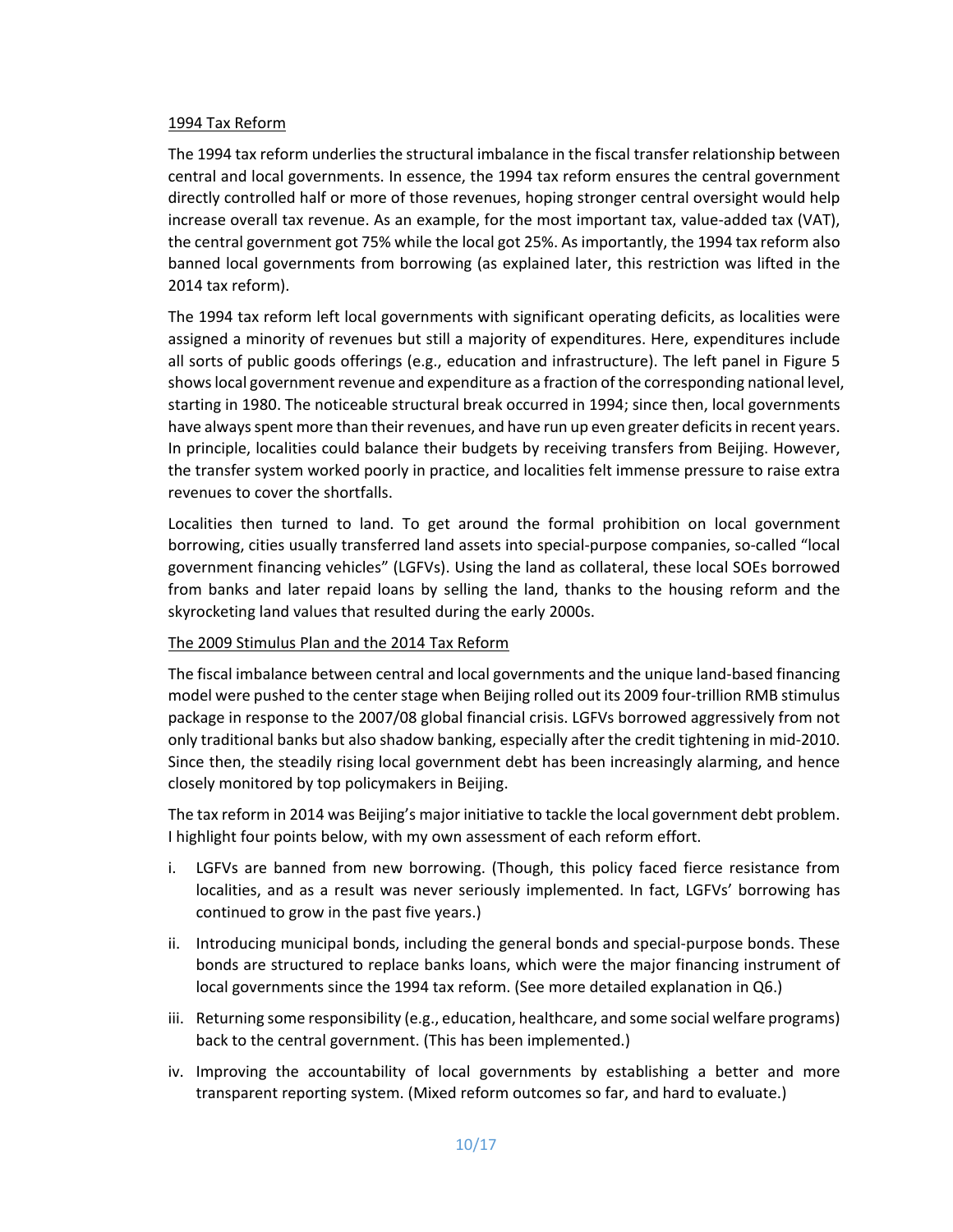6. What factors are pushing local governments to increase issuance of sub-sovereign and local bonds? What are local governments doing with the capital that is raised from this bond issuance?

Recently, China has accelerated the issuance pace of municipal bonds (general municipal bonds and special-purpose municipal bonds) in response to the sluggish economy. The right panel in Figure 5 plots the annual issuances of municipal bonds in the last two years. As a counter-cyclical fiscal policy, this is in the similar spirit as the four-trillion RMB stimulus plan in 2009 in the wake of global financial crisis in 2007/08. However, there are several key differences from the last stimulus plan, and these differences answer the questions raised above.

## General Municipal Bonds and Bond Swap Program

In 2019, about 40% of issued municipal bonds were "general" bonds, which are supposed to help local governments finance broader government spending (and are formally backed by tax revenues).

As explained in Q5, LGFVs played a critical role in the 2009 stimulus program. As a major new policy stipulated in the fiscal reform of 2014, Beijing allowed local governments to sell "official" general municipal bonds to the financial market to repay the maturing MCB sold by LGFVs in years past. This explains a significant part (more than 80%) of issuance of general municipal bonds in the past two years.

## Special-Purpose Municipal Bonds

The majority of municipal bonds are "special-purpose" bonds, which finance specific infrastructure-related projects. They accounted for about 60% of the municipal bonds issued by Chinese local governments in 2019.

Special-purpose bonds correspond to so-called "revenue bonds" in the United States, as the cash flows generated from the underlying projects will be used as the primary repayment sources. Special-purpose bonds have been vigorously promoted by Beijing in recent years to boost economic growth, and they have financed infrastructure-related projects, including land banks, shanty town renovation programs, medical care and nursing homes, environmental and ecological protection projects, toll road and metro construction, and even electricity/gas projects.<sup>[7](#page-10-0)</sup> Here, "land banks" refer to the "primary land development" infrastructure projects on undeveloped rural lands, a necessary step before these lands are ready to be sold to real estate developers. Localities can also issue special-purpose bonds to refinance their maturing debts that funded some qualified infrastructure projects in the past. Figure 6 shows categories of projects that support the special-purpose bonds issued in 2019, based on their issuance prospectus.

Special-purpose bonds work quite differently in this round of stimulus compared to how they worked in 2009. First, in the 2009 stimulus plan, local governments were encouraged to launch any "infrastructure" projects without being monitored by state-level agencies. Consequently, some local governments invested heavily in some other non-infrastructure "business" projects (e.g., establishing some high-tech zones that host private businesses). Second, in 2009, these projects were mostly funded by bank loans, which were extended by all kinds of commercial banks

<span id="page-10-0"></span> $7$  For instance, in a detailed project by Zhejiang Province mentioned in China Daily dated 3/28/2019 that "proceeds from the sales will be used for land banks (300 million yuan) and shantytown renovations (1.1 billion yuan)." [http://www.chinadaily.com.cn/a/201903/28/WS5c9c04cea3104842260b2f6c.html.](http://www.chinadaily.com.cn/a/201903/28/WS5c9c04cea3104842260b2f6c.html)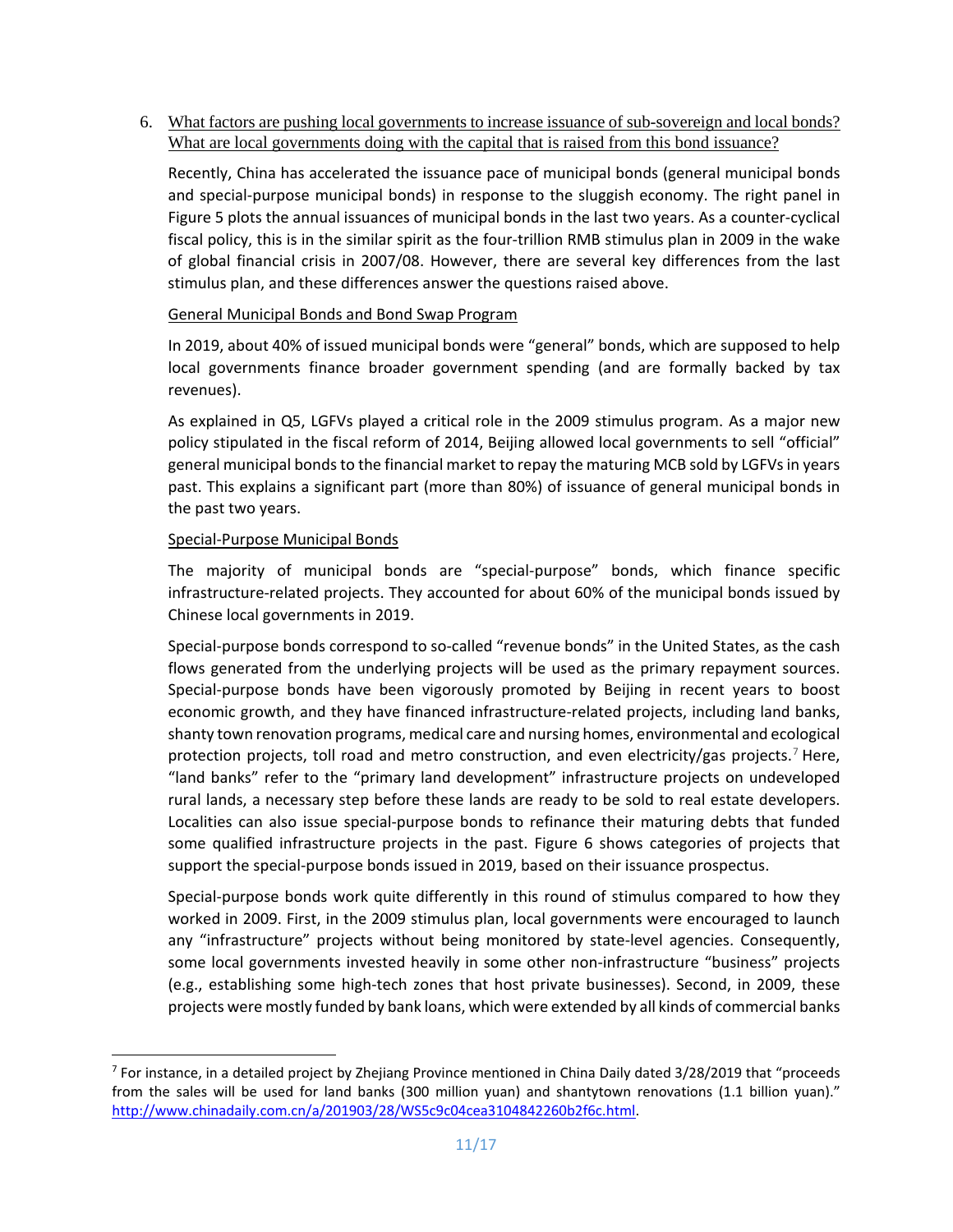with their own corporate governance issues. Third, LGFVs borrowed heavily from shadow banking several years after the 2009 stimulus plan, due to mounting refinancing pressures.<sup>[8](#page-11-0)</sup>

Special-purpose bonds are proposed as a solution, as they represent a transparent way to fund grand infrastructure plans, putting an end to the off–balance sheet borrowing by China's local governments. The Ministry of Finance and the National Development and Reform Commission are the two key regulatory and supervisory agencies who are responsible for special-purpose bonds. Particularly, the regulators set a quota each year, which gives the maximum total specialpurpose bonds that Chinese local governments are allowed to issue. To apply for the permission to issue special-purpose bonds, every local government needs to submit detailed descriptions of the projects—e.g., the project budget and completion years, and then wait for approval from the National Development and Reform Commission. Finally, after approval, the interbank market requires local governments to disclose these detailed project descriptions in the corresponding bond issuance prospectuses.

In recent months, Beijing has responded to the economic slowdown with various relaxation measures, a trend that I expect to keep its momentum in the coming year. First, China has brought forward 1 trillion RMB (\$142.07 billion) of the 2020 local government special-bonds quota to 2019. In the meantime, the National Development and Reform Commission expedited the application procedure for special-purpose bonds.<sup>[9](#page-11-1)</sup>

7. In addition to exchange rate management, in what ways do foreign exchange reserves act as a backstop for China's economy? How has Beijing deployed its reserves to solve economic problems and what are the challenges to doing so?

Foreign Reserve as a Backstop for China's Economy?

Although foreign exchange reserves have played an instrumental role in shaping China's growth starting in the 1990's, today the phrase "foreign exchange reserves act as a backstop for China's economy" is misleading to a large extent.

In principal, China does not need to rely on foreign reserves for its economic growth, thanks to its vast size, increasingly balanced growth of industry sectors, moderate current account surplus, and most crucially, its tightly controlled capital account.

Let me elaborate on this point by citing a set of widely accepted IMF tests which assess the adequacy of a country's foreign exchange reserve. The tests look at four economic variables: (i) export income to reflect the potential external demand shock; (ii) broad money to capture potential residents' capital flight; (iii) short-term debt to reflect debt rollover risks; and, (iv) other liabilities to reflect other portfolio outflows.<sup>[10](#page-11-2)</sup>

<span id="page-11-0"></span> <sup>8</sup> Chen, Zhuo, Zhiguo He, and Chun Liu, 2020, The Financing of Local Government in China: Stimulus Loan Wanes and Bank Loan Waxes, forthcoming in *Journal of Financial Economics*.

<span id="page-11-1"></span><sup>9</sup> According to a *Financial Times* article published on Nov 25, 2019, a local government financing entity in Jiangxi province in eastern China said that "All we need now is to fill out a few forms and within a few weeks the National Development and Reform Commission will give us the green light." [https://www.ft.com/content/543a6d40-07b2-](https://www.ft.com/content/543a6d40-07b2-11ea-a984-fbbacad9e7dd) [11ea-a984-fbbacad9e7dd](https://www.ft.com/content/543a6d40-07b2-11ea-a984-fbbacad9e7dd)

<span id="page-11-2"></span><sup>&</sup>lt;sup>10</sup> Guidance Note on the Assessment of Reserve Adequacy and Related Considerations, IMF staff and completed on June 2, 2016. [https://www.imf.org/external/np/pp/eng/2016/060316.pdf.](https://www.imf.org/external/np/pp/eng/2016/060316.pdf.G)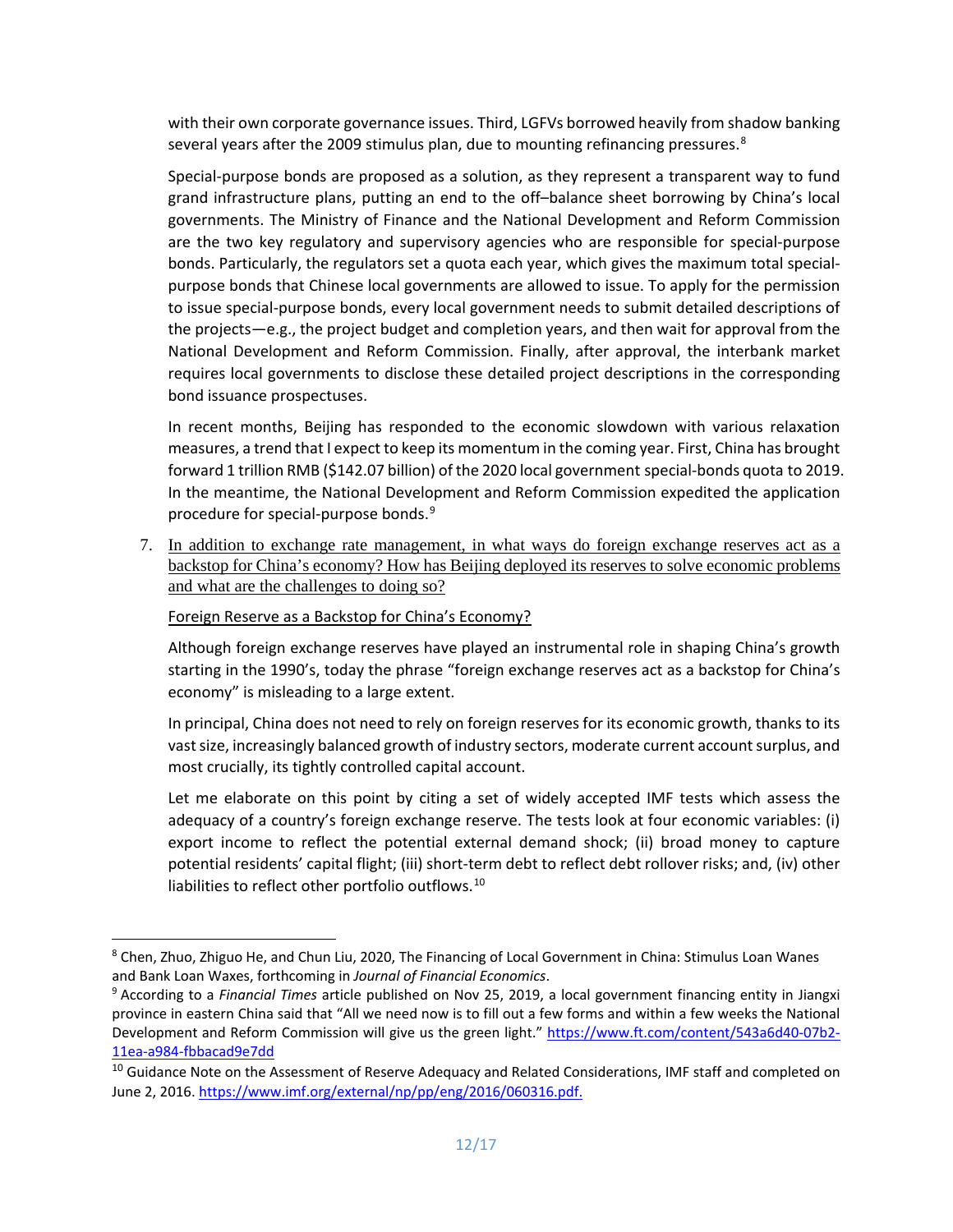Because China has a fairly small amount of foreign-denominated external debt, the only test that China fails is ii), which requires a country to have foreign reserve that exceeds 20% of its money supply (say M2). For China, at the end of 2018, the ratio between its foreign reserves and its M2 is about 11%.

However, the same IMF paper emphasizes that the ratio of reserves to broad money only applies to countries with open capital accounts that have significant capital flight risks. With tightly controlled capital accounts, the capital flight risk is minimal—note, China has been very effective in dealing with capital flight risk in 2017.

#### Why Is Foreign Reserve Still Important for China?

Although not the "backstop" for the domestic economy, foreign reserve is still vital for Beijing in implementing its economic and financial policy at the international stage.

The first usage of foreign reserve, which is also perhaps the most direct one, is to repay USDdenominated loans or bonds if Chinese borrowing firms face difficulties in refinancing their debt. Another equally plausible situation is that these borrowing firms decide to pay back maturing USD-denominated debt, perhaps due to unfavorable expected exchange rate movement, just like what happened in 2016. At the end of 2018, outstanding foreign-currency denominated bonds (loan data are unavailable) amounted to about 848 billion USD, which was about only 27% of China's reserve (3.1 trillion USD). This is consistent with the fact that China—including both the public and private sectors—does not have heavy foreign-denominated borrowings.

Second, China's ample foreign reserve gives Beijing a fair amount of flexibility in pushing the One-Belt-One-Road Initiative. Foreign reserves allow China to not only invest directly in infrastructure projects in other central Asia countries, but also establish various market-oriented financial institutions that pursue the One-Belt-One-Road Initiative. A non-exclusive list of these entities include the Silk Road Fund, Asian Infrastructure and Investment Bank, and New Development Bank (formerly referred to as the BRICS Development Bank). Beijing has committed some nontrivial seed capital to these entities, hoping to attract capital injection from other partner countries. According to publically available information, the total capital commitment for these three entities from China are about 40 billion USD. This seems to be minuscule relative to China's foreign reserves, with the caveat that we lack reliable data on other One-Belt-One-Road initiative projects.

The above two roles served by China's foreign reserves are naturally linked to Beijing's ambition to internationalize the RMB. Internationalization of RMB requires China to open its domestic bond market, and USD-denominated Chinese corporate bonds help foreign investors get familiar with China's economic environment. For the One-Belt-One-Road Initiative, Beijing has been trying hard to sign the investment contracts in terms of RMB. Last—but perhaps the most important—China's ample foreign reserves help Beijing to manage a stable exchange rate of RMB against USD, which is the very backbone of the internationalization of RMB.

To sum up, I do not think that in today's China "foreign exchange reserves act as a backstop for China's economy." Nevertheless, it could be viewed that foreign exchange reserves act as a backstop for RMB internationalization.

8. Conclusion: How would China's management of its financial challenges in the wake of economic slowdown impact the United States or other world economies?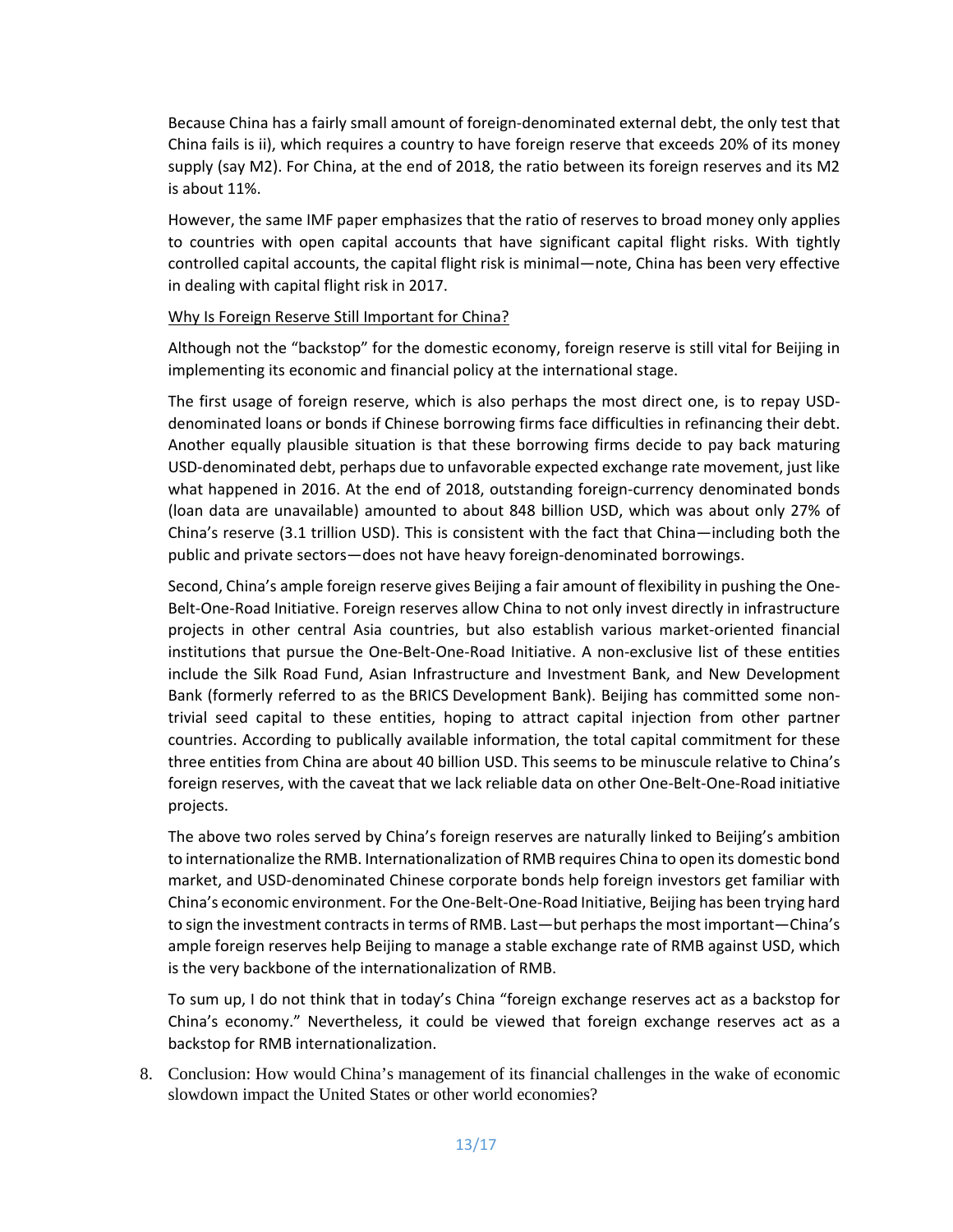For the US and global economies, a potential severe recession in China will be quite damaging today, especially given the sluggish Euro-zone economy and heightened geo-political tension around the world. While slowdown is a sure thing to embrace, top policymakers in China have all the determination, together with various new tools thanks to its burgeoning financial market mentioned above, to prevent the China's economy from a complete collapse.

Can Beijing do it without reversing some past positive market and financial reform efforts, especially those that are essential for its long-term growth (e.g., deleveraging, cracking down shadow banking)? And are there other issues for which global investors will be affected by China's financial market reform? Here are the list of important points for these questions.

- i. Almost all the current economic and financial challenges that Beijing is battling are about internal issues (except the US-China trade conflict, with a recent phase-one deal giving both sides a temporary relief). China's domestic economy, thanks to its vastness and sophistication, is on its own track. A free-falling economy is impossible, given the presence of a powerful central government that already puts financial systemic risk at the top of its watch-list.
- ii. Nobody, not even the top policymakers in Beijing, is expecting China to grow like how it did in the past thirty years. It is a gigantic economy already, and the slogan of "New Normal" just means slower and better growth. And, it seems that Beijing has learned to adjust its policymaking style facing the new normal economic situation, as it relies on increasingly more market-driven tools when tackling its economic challenges. As mentioned in Q3, Beijing prefers to utilize the existing market infrastructure—admittedly still underdeveloped—to implement its policy goals. Equally interesting, in setting China's 14<sup>th</sup> five-year plan, policymakers even debated whether it should include some pre-specified GDP target for the years to come.
- iii. Another relevant issue is that of China's recent commitment to opening its domestic financial market to foreign financial investors/institutions.
	- a. In my view, various connect programs that link Chinese exchanges with Hong Kong exchanges are the most exciting financial innovations in recent years. These allow both domestic and international investors to enjoy the benefit of diversification without changing the regime of closed capital accounts, a perfect example of reform gradualism of which Beijing has been quite proud.
	- b. Foreign institutions now are allowed to set up sole-owned entities or joint ventures with control (above 50%) that operate in China's domestic financial industry (e.g., card clearing and payment, asset management, and distress debt businesses mentioned in the newlysigned first phase of US-China trade agreement). From China's perspective, many key managers in domestic big financial houses had extensive working experience in internationally renowned funds, and I think it is the right time to expose domestic financial institutions to foreign competition. From the perspective of international players, China's asset management industry is undergoing a complete revamp after the tightening of shadow-banking regulation, hence offering a great opportunity that it cannot afford to miss.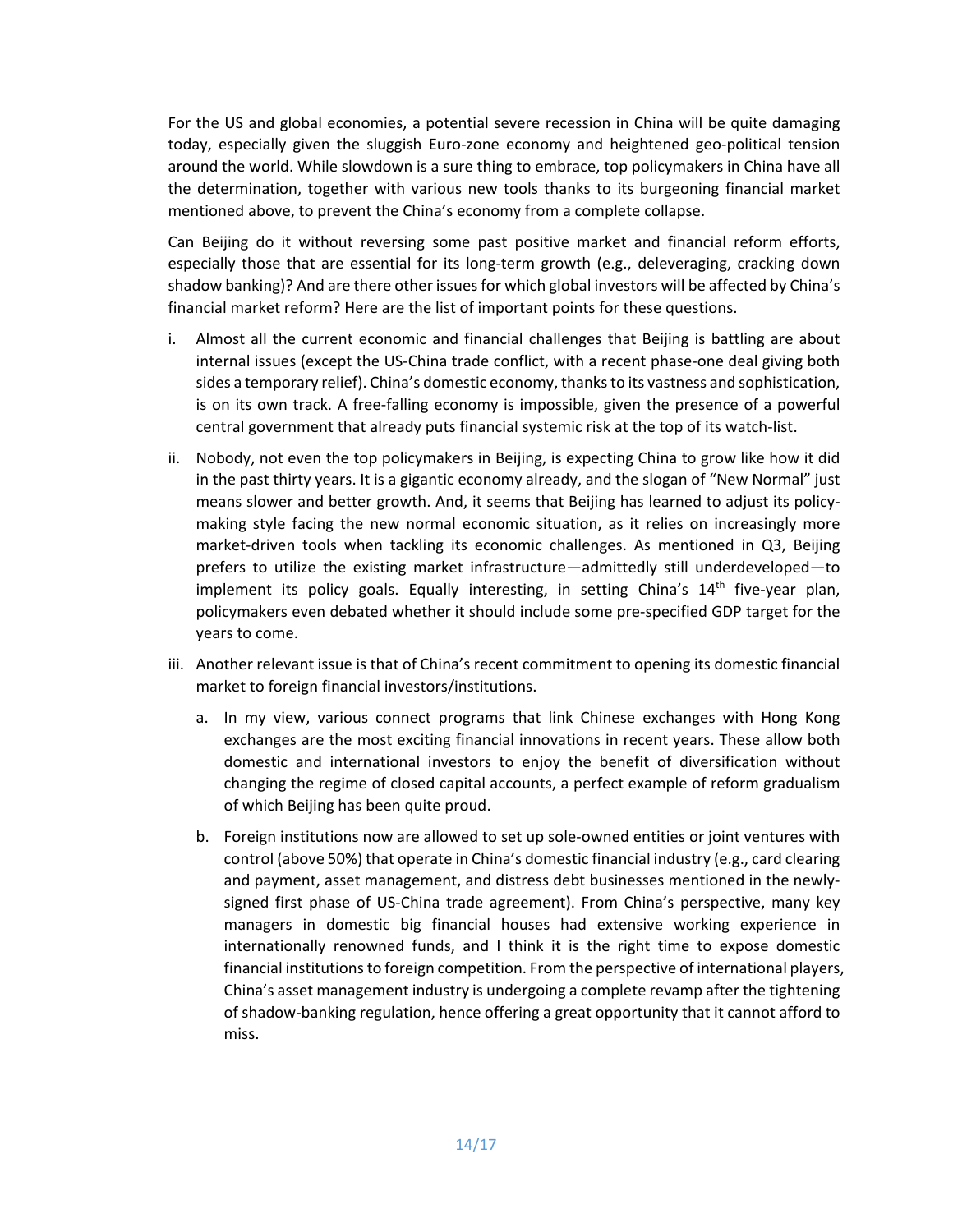**Appendix.**



**Figure 1**. Interest rate and maturity for bank loans in Listed SOEs & Listed Non-SOEs (top two panels), and for corporate bonds in SOEs & Non-SOEs (bottom two panels). Data Source: CSMAR, WIND



**Figure 2.** 1-year RMB Benchmark Loan Interest Rate, 1-year LPR and 1-year MLF in China. Data Source: WIND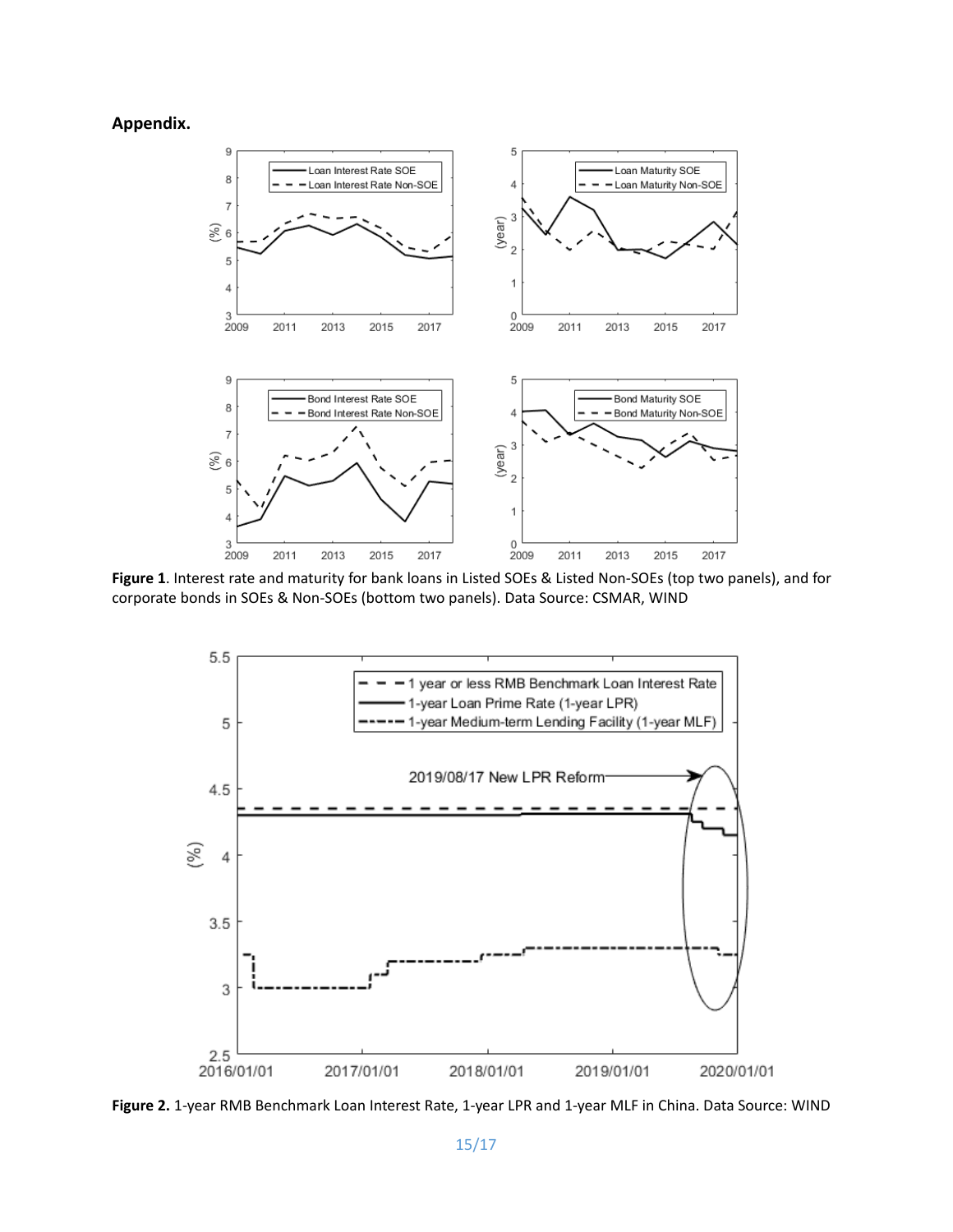

**Figure 3**. GDP Growth and Aggregate Financing to the Real Economy (Increment) in China. Data Source: WIND. "Others" in 2018 include financing from special-purpose municipal bonds and loan write-offs, both of which were not part of Aggregate Financing before 2018.



**Figure 4** NCD Holdings by investor types and NCD Issuance by instituion types, from 2014-2019. Data Source: WIND.